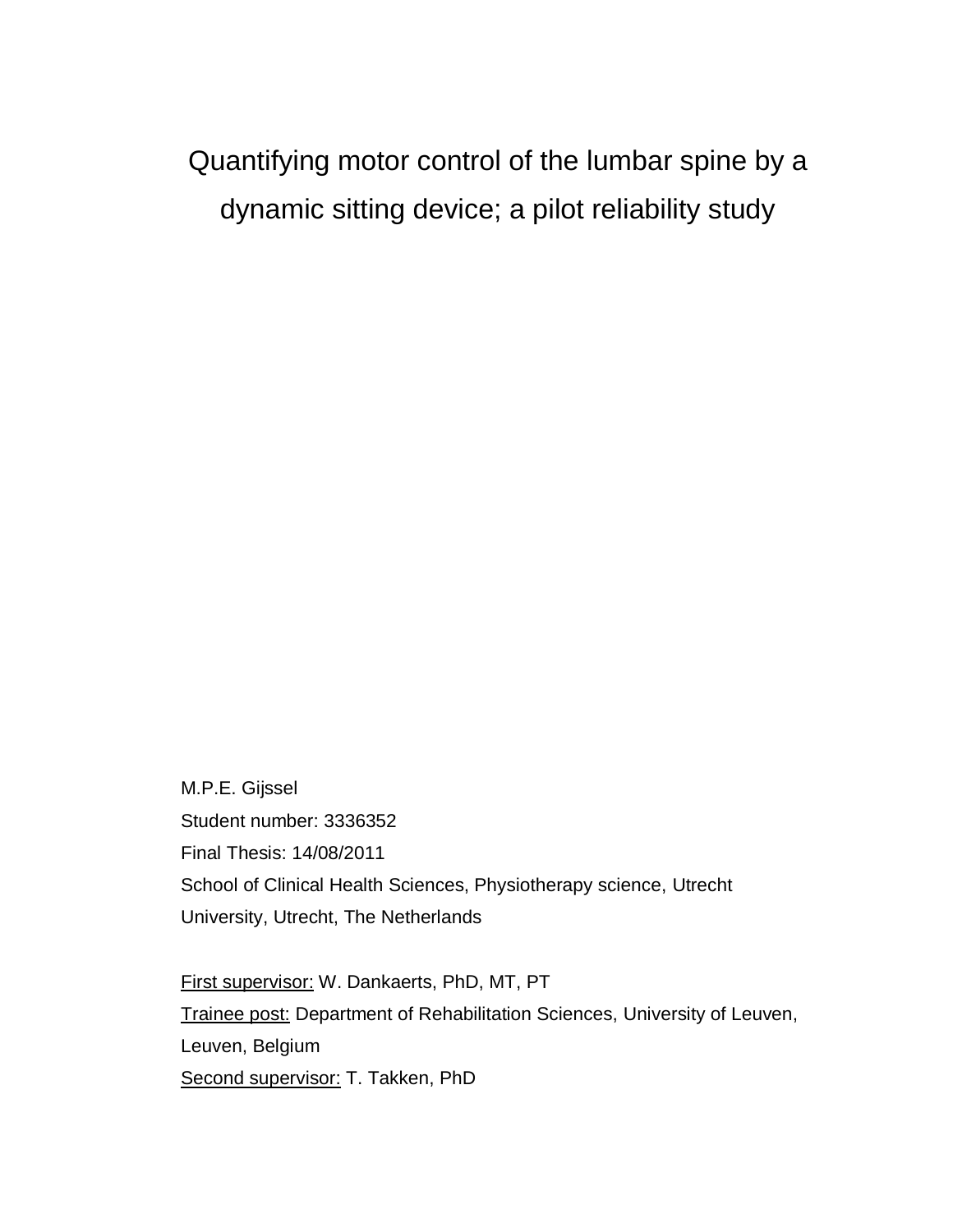## "ONDERGETEKENDE

M.P.E. Gijssel

bevestigt hierbij dat de onderhavige verhandeling mag worden geraadpleegd en vrij mag worden gefotokopieerd. Bij het citeren moeten steeds de titel en de auteur van de verhandeling worden vermeld."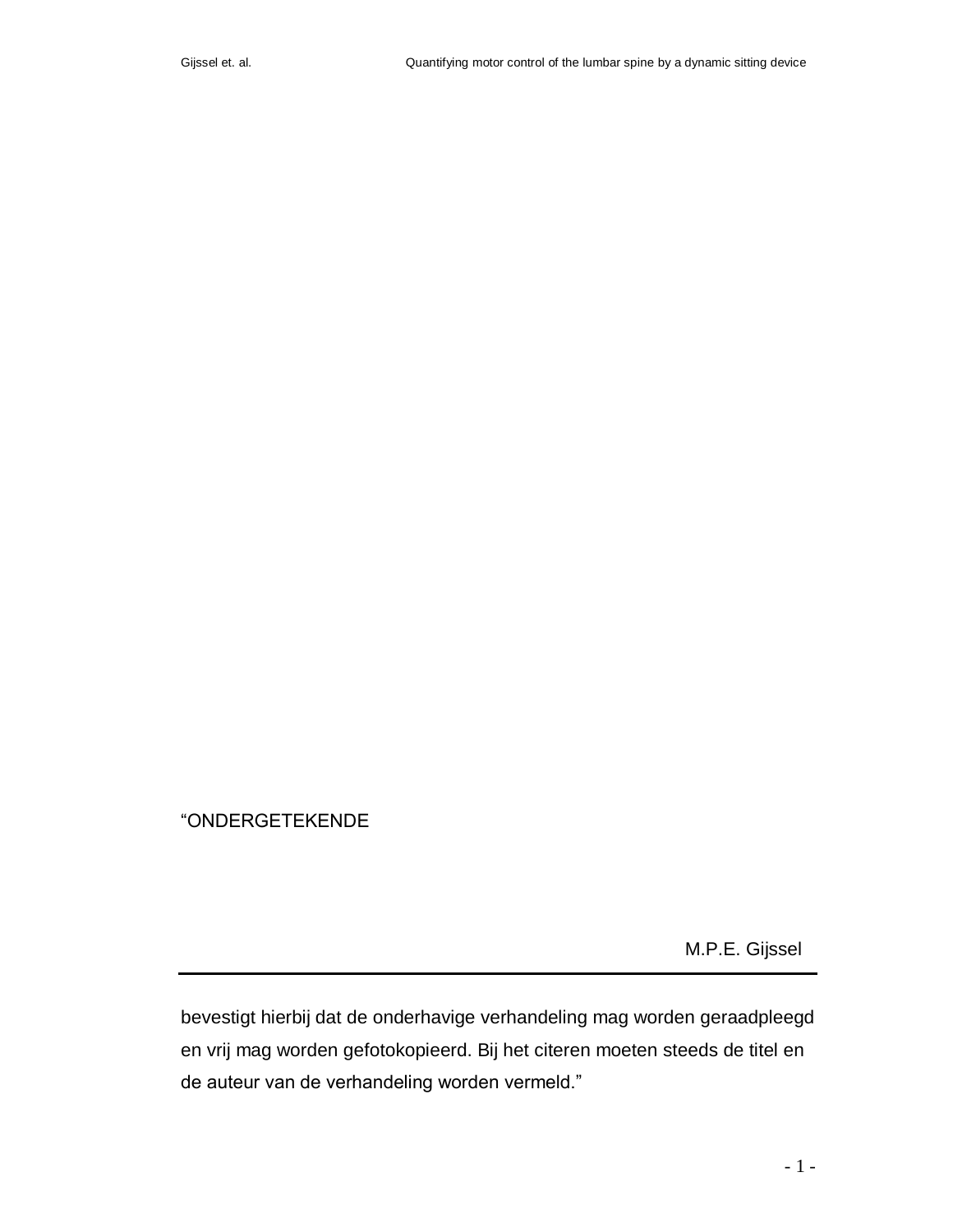#### **Samenvatting**

Introductie: Vrijwel iedereen krijgt tijdens zijn leven een periode van rugpijn te verduren. Door aanwezigheid van pijn kunnen adaptieve, beschermende bewegingen en beperkingen in de motorische controle veroorzaakt worden. Aanhoudende foutieve adaptatie van de motorische controle kan leiden tot een staat van chronische pijn. Een belangrijke oorzaak van chronische aspecifieke lage rugklachten is lumbale segmentale instabiliteit. Bij patiënten met lumbale segmentale instabiliteit wordt een onvermogen om de lumbale wervelkolom te verplaatsen waargenomen. Een nieuw ontwikkelde dynamische stoel meet hoe accuraat een patiënt, gebruikmakend van de lumbaal stabiliserende musculatuur, bepaalde parcours aflegt. Hierdoor wordt inzicht verkregen in de mogelijkheid de lage rug musculatuur te coördineren. Deze studie is opgezet om de congruentie en betrouwbaarheid te bepalen van de scores gegeven door dit meetinstrument.

Methode: Vier therapeuten onderzochten zes patiënten (gemiddelde leeftijd: 43.8 SD ±7.7 jaar) met rugklachten, op twee meetdagen met drie weken tussentijd. Zittend op een dynamische stoel diende de patiënt een op beeldscherm getoond parcours af te leggen. De bewegingen in de onderrug werden gemeten door een computer, de nauwkeurigheid waarmee de bewegingen werden gemaakt werd gescoord. De interbeoordelaarsbetrouwbaarheid werd berekend met behulp van intraclass correlatie (ICC), test hertest data werden geanalyseerd met een gepaarde Ttoets voor vier verschillende parkoersen.

Resultaten: Aantal volbrachte cycli toonde een goede tot uitstekende betrouwbaarheid (ICC: 0.87-0.90). Verschillen in doorgebrachte tijd tussen tegenovergestelde zijden van het parkoers gaf een goede betrouwbaarheidsscore (ICC: 0.72-0.97). Na drie weken werd een significante (p<0.05) vooruitgang in het aantal afgelegde cycli gevonden.

Conclusie: Het is legitiem scores van verschillende beoordelaars te vergelijken. Dit meetinstrument lijkt nuttig om objectief de mogelijkheid om de lage rug te verplaatsen te kwantificeren. Toekomstig onderzoek zal zich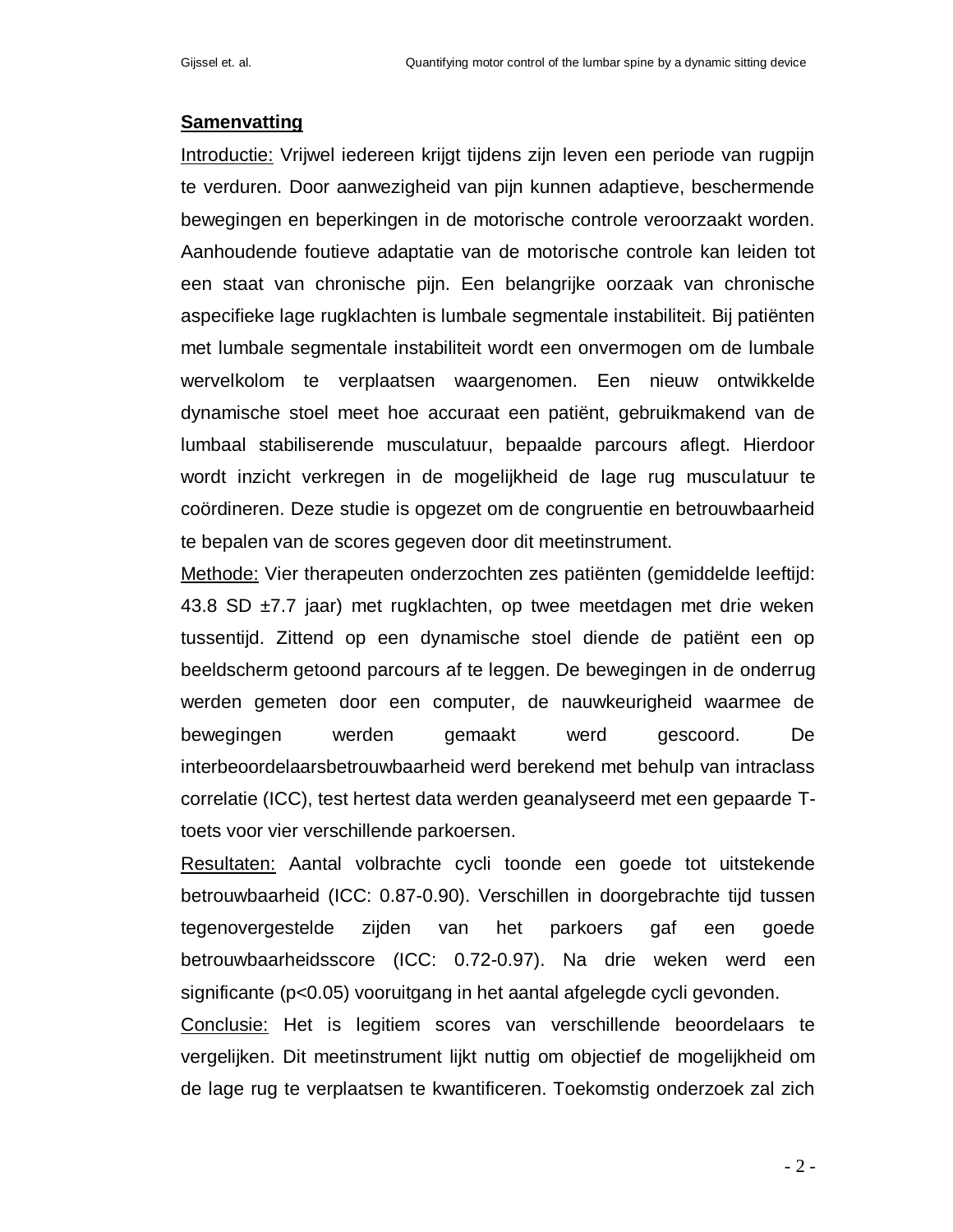moeten richten op grotere populaties van patiënten met lage rugklachten om de kennis van dit instrument als diagnostisch middel te versterken.

*Kernwoorden:* motorische controle lumbale wervelkolom meetinstrument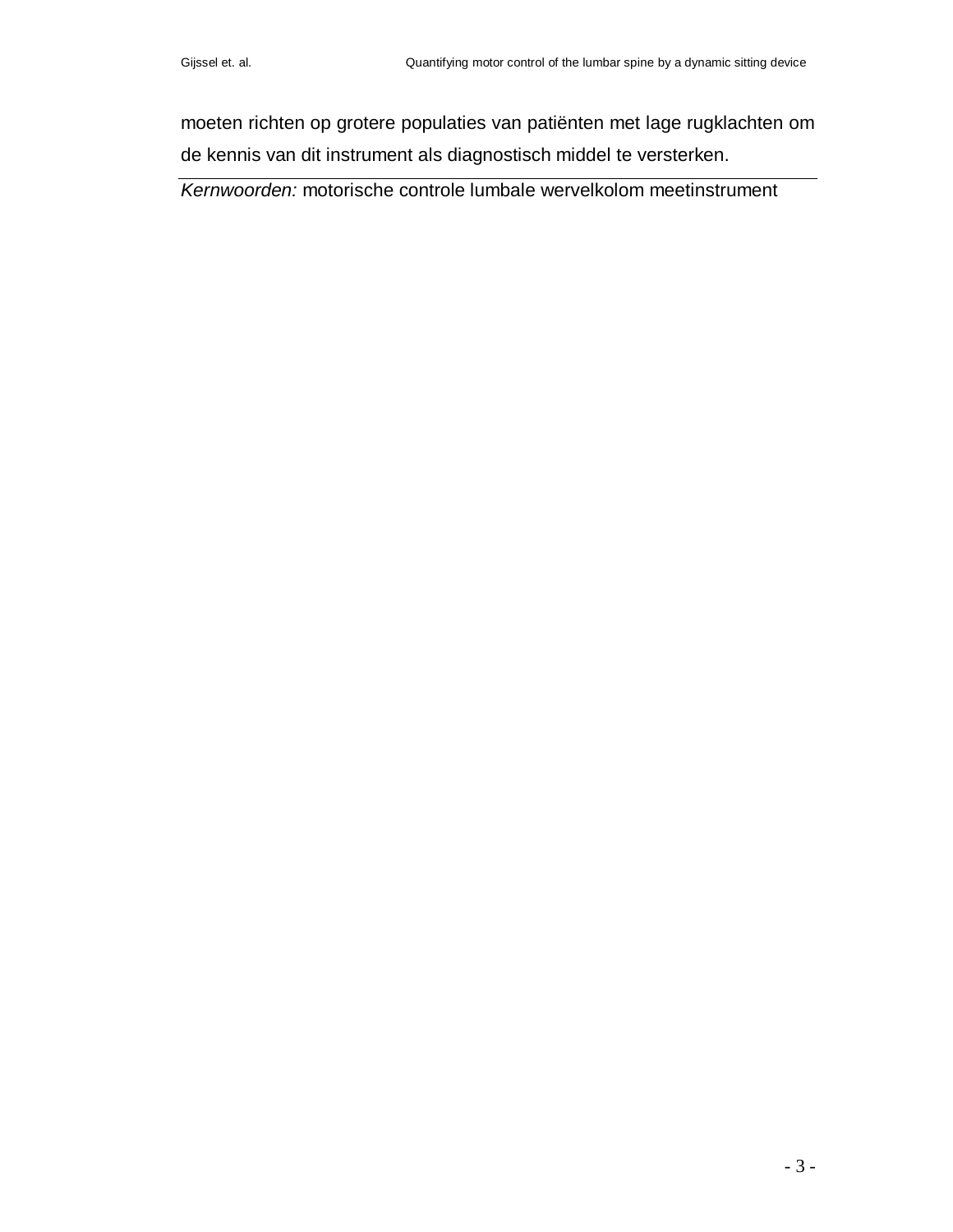## **Abstract**

Introduction: Nearly everyone is affected by low back pain at some point in time. The presence of pain can cause adaptive or protective altered movement and motor control impairments. Ongoing mal-adaptive motor control behaviour can lead to a chronic state of pain. A significant cause of non specific chronic low back pain is lumbar segmental instability. Patients with lumbar segmental instability demonstrate an inability to reposition the lumbar spine accurately. A newly introduced dynamic sitting device measures how accurately a subject completes different tracks by using lumbar stabilizing muscles, and thereby provides insight into the ability to coordinate lower back muscles. The present study was set up to estimate the reliability and agreement parameters over the test scores given by the TBT.

Methods: Four therapists tested six patients (mean age:  $43,8$  SD  $\pm 7,7$  years) with low back pain, on two days with at three-week intervals. Whilst sitting on a dynamic sitting device the patients had to cover a presented track. The movements in the lower back were measured by a computer, the precision with which the movements were made was scored. The inter-rater reliability was calculated using intraclass correlation (ICC), test retest data were analyzed using a paired t-test for four different tracks.

Results: The number of completed cycles showed a good to excellent reliability (ICC: 0.87-0.90). Differences in time spent between opposite sides of the track gave good reliability scores (ICC: 0.72-0.97). Over three weeks a significant (p<0.05) improvement was found in the number of cycles covered.

Conclusion: It is legitimate to compare scores measured by different raters. This instrument seems useful to objectively quantify the ability to reposition the lumbar spine. Future research needs to focus on a larger sample size of patients with LBP to enforce knowledge about this instrument as a diagnostic device.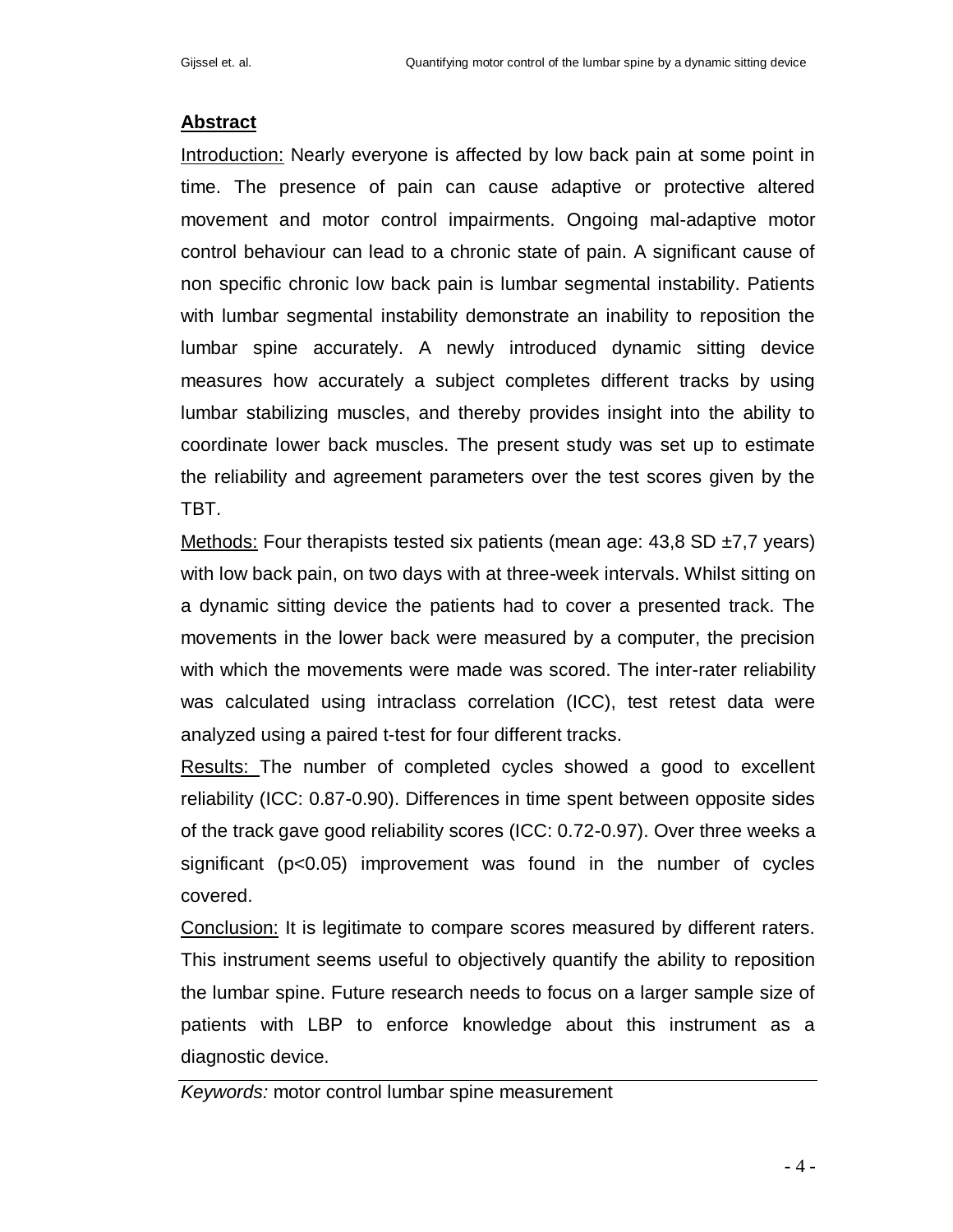### **Introduction**

Low back pain (LBP) is the most prevalent of musculoskeletal conditions; nearly everyone is affected by it at some point in time.(1) No pathoanatomic/radiologic abnormality is found in 85% of patients with LBP, which entitles them as having 'nonspecific' chronic low back pain (NS-CLBP).(1,2) The presence of pain can cause adaptive or protective altered motor behaviour or movement, and motor control impairments.(3-7) Ongoing mal-adaptive motor control behaviour provides a basis for ongoing peripherally driven nociceptor sensitisation, leading to a chronic state of pain.(8) A number of studies show that mal-adaptive movement and motor control impairments appear to result in ongoing abnormal tissue loading and mechanically provoked pain in subjects with NS-CLBP.(9-13) A significant cause of NS-CLBP is lumbar segmental instability,(14) defined as laxity around the neutral position of a spinal segment.(15) The ligamentous, musculotendenous and neural system interact to provide the necessary stability to the spine.(16) When low neuromuscular control occurs this leads to lumbar segmental instability.(15) Increased body sway and differences in sitting posture are observed in patients with LBP due to altered control of the stabilizing muscles.(12,17-19) Subsequently, the loss of proprioceptive control and consequently the neuromuscular imbalance has a direct relationship with LBP populations.(18,20,21) Proprioception is crucial to stimulate specific neural recruitment patterns of the lumbar stabilizing musculature to meet task demands.(22) Two muscle systems were proposed to act in the maintenance of spinal stability; these are *local*  stabilisers (mostly; M. Multifidus, M. Transversus Abdominus and M. Obliquus Internus) and *global* stabilisers (mostly; M. Erector Spinae and M. Rectus Abdominis).(23,24)

Differences in proprioception do exist between individuals with and free from LBP.(20) Due to this, patients with lumbar segmental instability demonstrate an inability to reposition the lumbar spine accurately.(18) Different clinical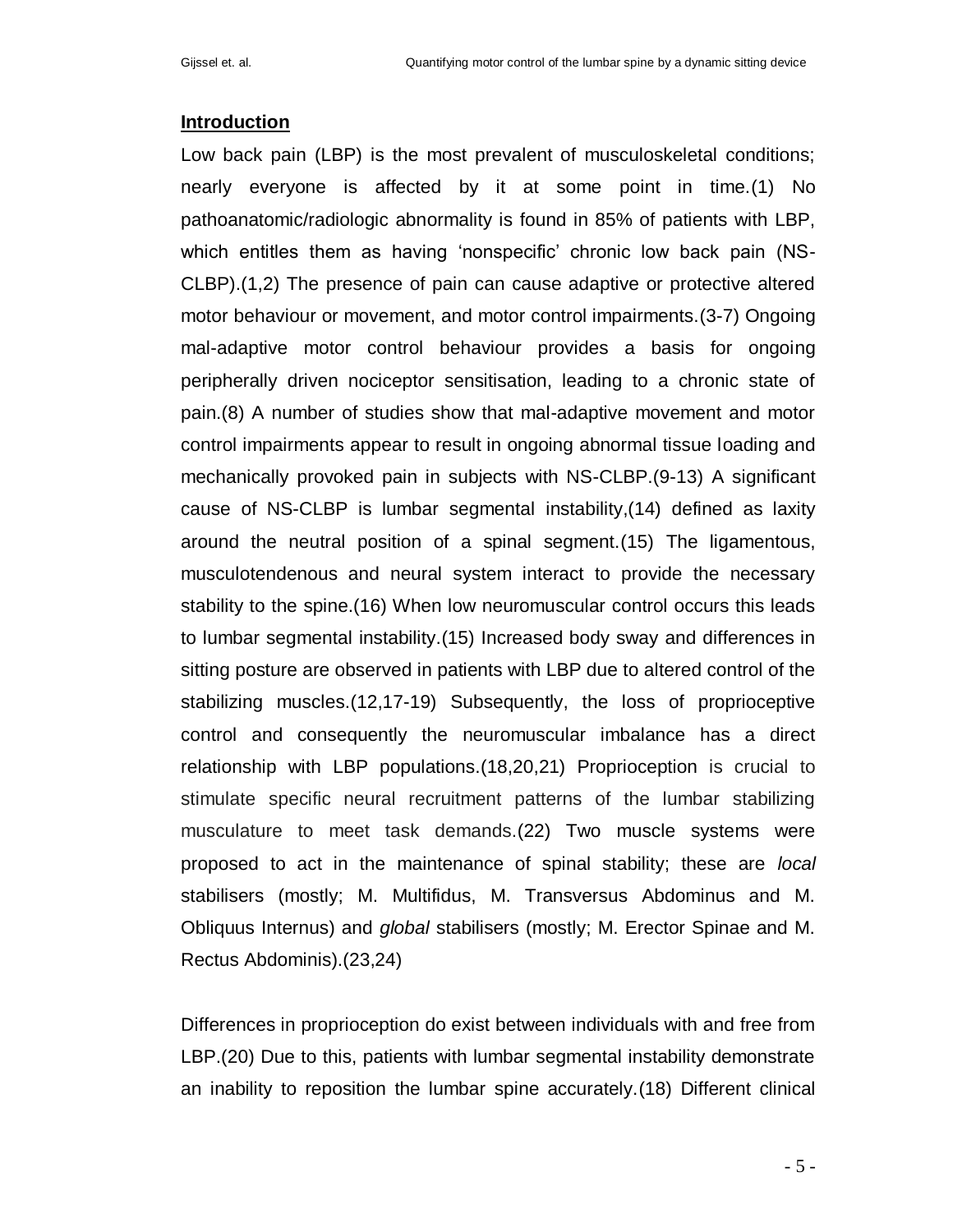tests are used to examine muscular coordination of the lumbar spine.(25-28) A newly introduced dynamic sitting device, called the Trunk Balance Trainer (TBT), measures how accurately a subject completes different tracks by using lumbar stabilizing muscles, thereby providing insight into the ability to coordinate lower back muscles.(29) The use of objective parameters in daily practice is encouraged. So far no objective measurement method, to evaluate the ability to reposition the lumbar spine, in patients with NS-CLBP is known. The present study was set up to estimate the reliability and agreement parameters over the test scores given by the TBT. In consideration of a nationwide study, involving twenty private practices in the Netherlands, the primary objective is to determine the inter-rater reliability.

#### **Methods**

#### Subjects

Thirteen potential candidates living within a 30 km radius from Roosendaal, The Netherlands were derived from a national database for TBT users. Four responders agreed to participate, for this reason the research population consisted of two physiotherapists and two orthopaedic manual therapists (raters). Their mean age was 34,5 years (standard deviation  $[SD] \pm 12,7$ ), median years experience working as a physical therapist 10,6 (SD±10) and their mean months experience with the TBT was 20 months  $(SD<sub>±</sub>9,5)$ . All four raters had undergone a two day (16h) training course to become certified in the use of the TBT.

Six patients, including two males and four females, consulted the research setting, a private health clinic in Roosendaal, due to NS-CLBP. Their mean age was 43,8 years (SD $\pm$ 7,7), mean height 170 cm (SD $\pm$ 9), and mean weight 73 kg (SD±11). Their NS-CLBP had a history of a minimum of three months, located in the lower lumbar spine without radiation. Subjects were excluded if they had radiating pain, previous back surgery or specific diagnoses for LBP disorders, consequently radiographic imaging had to be available before inclusion of the study.(12) All data was collected during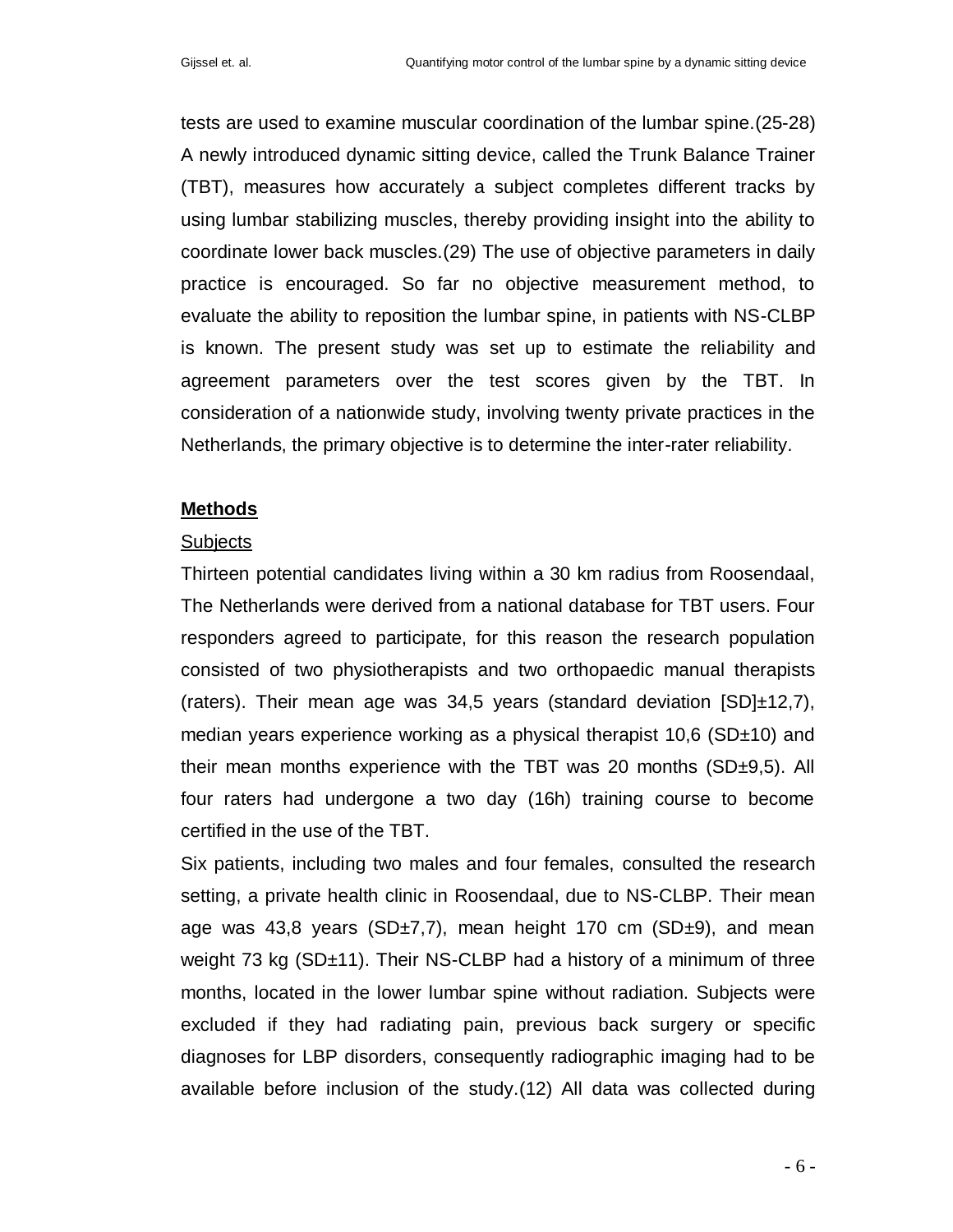usual care, so no extra effort was needed from the patients and according to the Dutch law, no approval from a medical ethics committee was needed. All participants provided written informed consent prior to participation and were free to withdraw from this study at any time.

#### Instrument

Measurements will be conducted by means of the VelDon® Flexchair/TBT (VelDon®, Gildeweg 18, 2632 BA Nootdorp, The Netherlands). The TBT is a dynamic sitting device with a double cant mechanism, mostly used for training lower back muscles or instructing sitting posture. However, since movements can be recorded it is feasible to use the TBT as a testing device as well. A three dimensional accelerometer (sensor), which is placed under the seat, sends 13 signals per second to a receiver connected to a computer. On a screen a dot is displayed in a selected track, which represents the movement of the TBT and thereby of the lumbar spine. Flamaing found that there is a strong correlation between the registration of the TBT performing a dynamic sitting task in the sagittal plane and the actual low back alignment.(30) Each track is divided into octants to measure time spent in these areas. Measurements take 60 seconds and can be performed during training. Multiple outcomes are given by the TBT: firstly the number of cycles covered within a 60 second period, secondly the percentage of time spent in each octant shown, thirdly the percentage at which the subject locates the dot; this can be in the green "good" area, the yellow "acceptable" or the red "wrong" area (Fig. 1). The second and third parameter are expressed in the percentage of time spent in the different areas or octants. VelDon® software is necessary to register and store data in a protected online database, this freeware is available on the website of the company www.veldon.nl, for this study version 23.0 was used.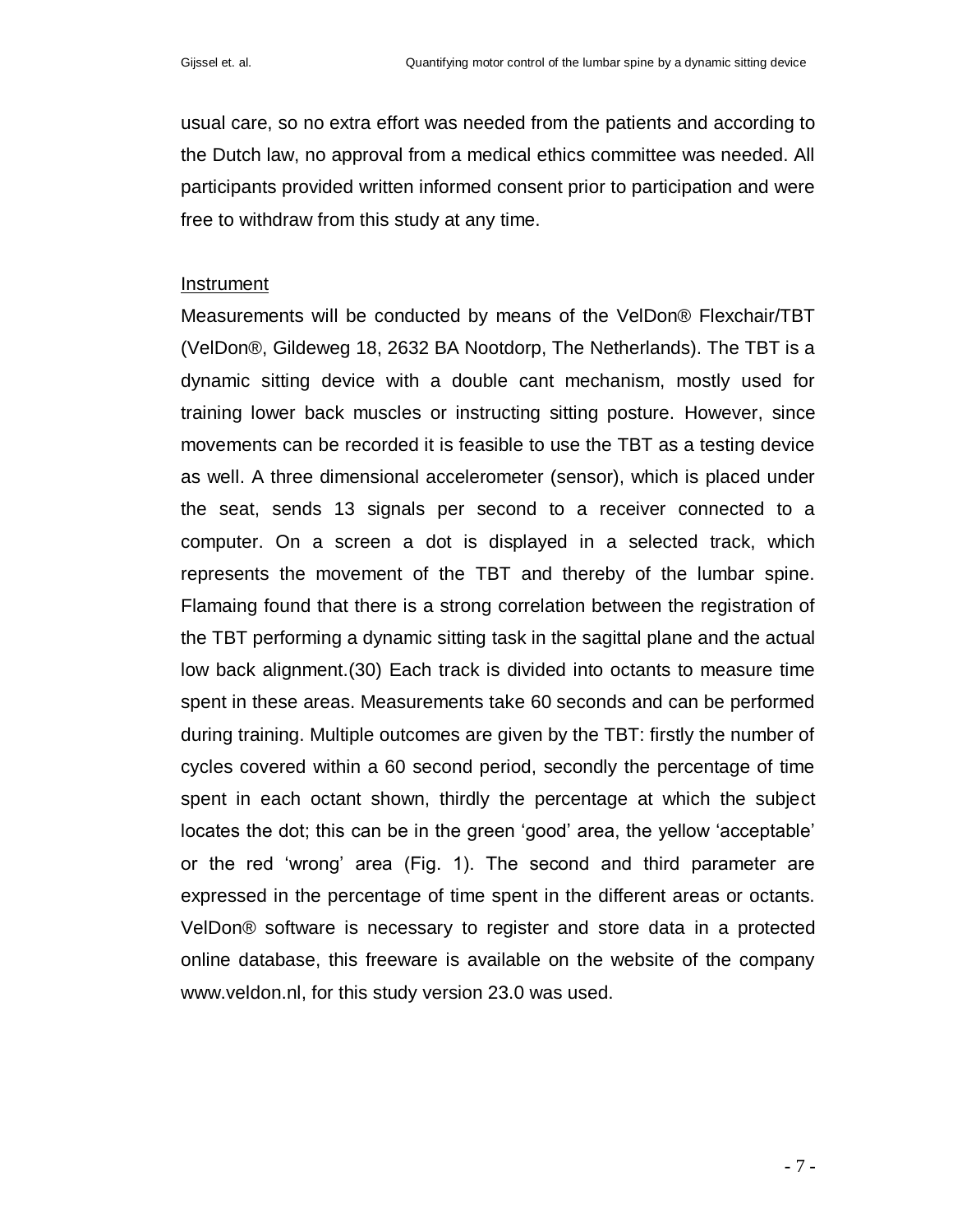#### Procedure

When using the TBT a strict protocol needs to be applied. To improve concordance two raters (JvB, EV) evaluated and pilot tested the protocol. Teaching the research protocol thoroughly to the raters diminished carryover effects. Furthermore, assessing trials followed each other with short intervals of one minute testing, one minute resting.(31) All data was collected within two days, at the same circumstances and at the same time of day. The first two tracks where measured by four raters, the third and fourth track by two raters. A three week test-retest interval was chosen on learning and memory effects between the two test days. The patients were examined by an independent orthopaedic manual therapist (EV) one week before the first measurement day. Patients registered their average experienced pain over the last three days ahead of the test days on an ungraduated 100 mm visual analogue scale (VAS).(32) Before each test the starting conditions were checked by the rater and the patient was informed about the test procedure while sitting on the TBT. After this, the sensitivity of the sensor speed was adjusted to the patient, so each track could be made comfortably, and mobility of the spine was not a limitation for covering the tracks. One extra minute of training was recorded and stored in the database in view of a learning effect, as recommended by different studies for muscle testing.(33- 35) All measurements were gathered during a training program, which the patients received weekly as part of a cognitive-behavioural approach, according to the European guideline for NS-CLBP.(36) During the 60 seconds of testing per track per rater, the patient was not verbally supported. Since movements made on the TBT are low load contractions (< 20% maximum voluntary isometric contraction) fatigue was not expected to occur during measurement.(29,37) The raters were blinded to the subject scores until the completion of the study to decrease rater bias. The order in which the raters conducted the measurements was randomly allocated. The tests were performed in the same order for all patients.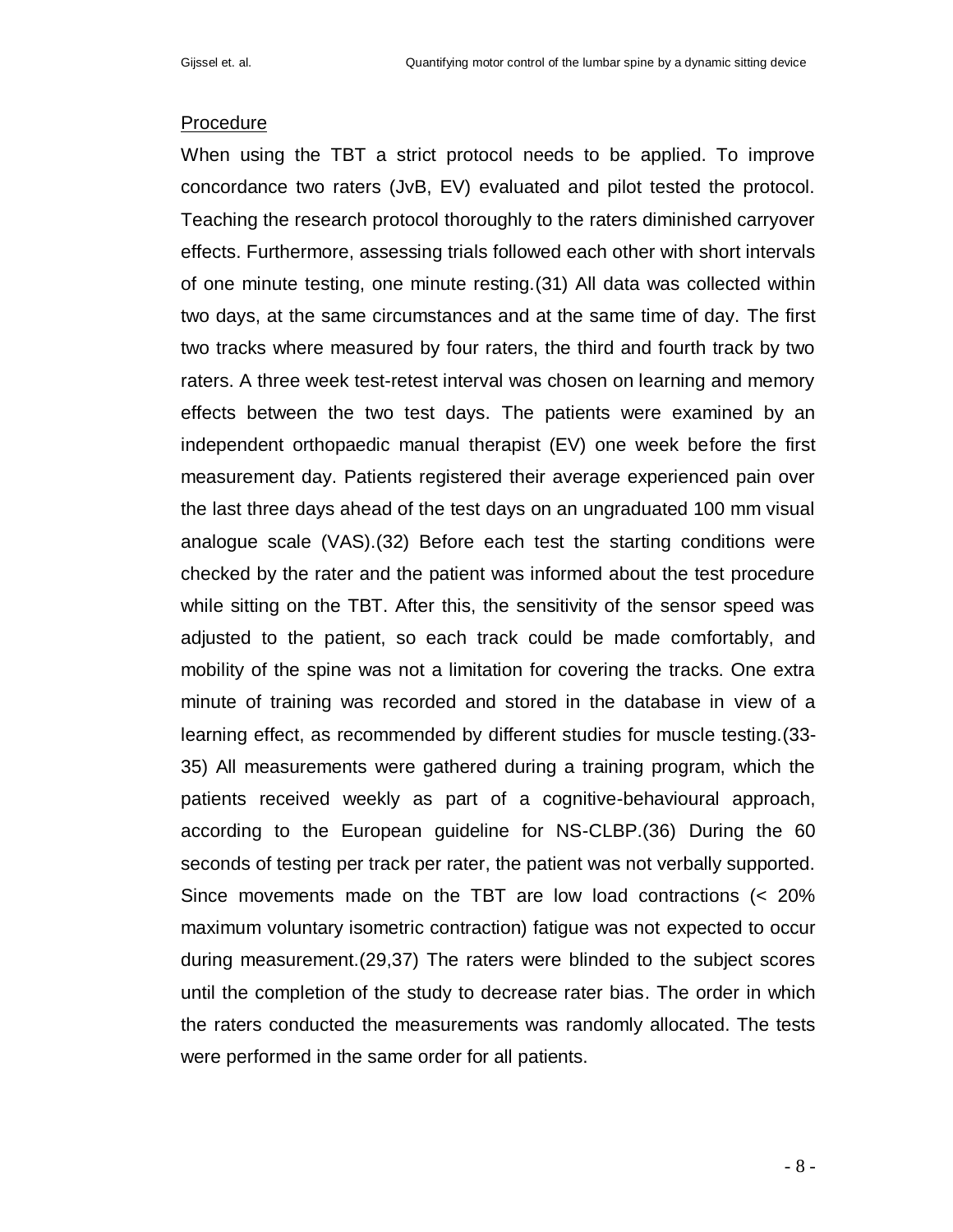#### Statistical analysis

To determine inter-rater reliability twelve measurements from six patients taken on two test days were used. The intraclass correlation coefficient (ICC) (absolute agreement) was used for the inter-rater reliability analysis, where acceptable values for interpretation where proposed: 0.0≥0.4: poor, 0.4≤0.75: fair to good, and 0.75≤1.00: good to excellent agreement with α=0.05.(38,39) To express the response stability both the standard error of measurement (SEM) and minimal detectable difference (MDD) where used. Since the standard deviation of the measurement errors reflects the reliability of the response, the SEM is calculated using the formula:  $SEM =$  $\sqrt{(}\sigma_{\rm pt}^2 + \sigma_{\rm residual}^2)$  where the  $\sigma_{\rm pt}^2$  stands for the variance of the rater and the  $\sigma^2$ <sub>residual</sub> for the interaction between rater and patient. (40) Following this, the MDD was calculated according to the formula: MDD = SEM  $\times \sqrt{2} \times 1.96$ . ANOVA was used to assess a difference in the number of years of experience using the TBT. To assess agreement between the first two raters Bland-Altman plots were used and the 95% limits of agreement (LoA) were calculated.

Difference in scores between the two measuring days where compared using a paired-samples T test for all three instrument parameters and the VAS score. The second parameter "difference in time spent per octant" was split in two scores. The first score was the difference in time spent between the opposite octants demanded. The ideal score for this parameter would be 0 so both sides where level. The second was the deviation in time spent in the other six octants. Scores for contrary preference-side per patient where adjusted so the scores would not cancel each other out. Pearson"s coefficient of correlation for the strength of association between the mean number of cycles covered over all tracks and the change in VAS score was calculated, Portney and Watkins" criteria for interpretation were used.(31) SPSS for Windows (v.16.0, Chicago: SPSS Inc) and MedCalc (v.11.4, Mariakerke: MedCalc Software bvba) were used for data management and analyses.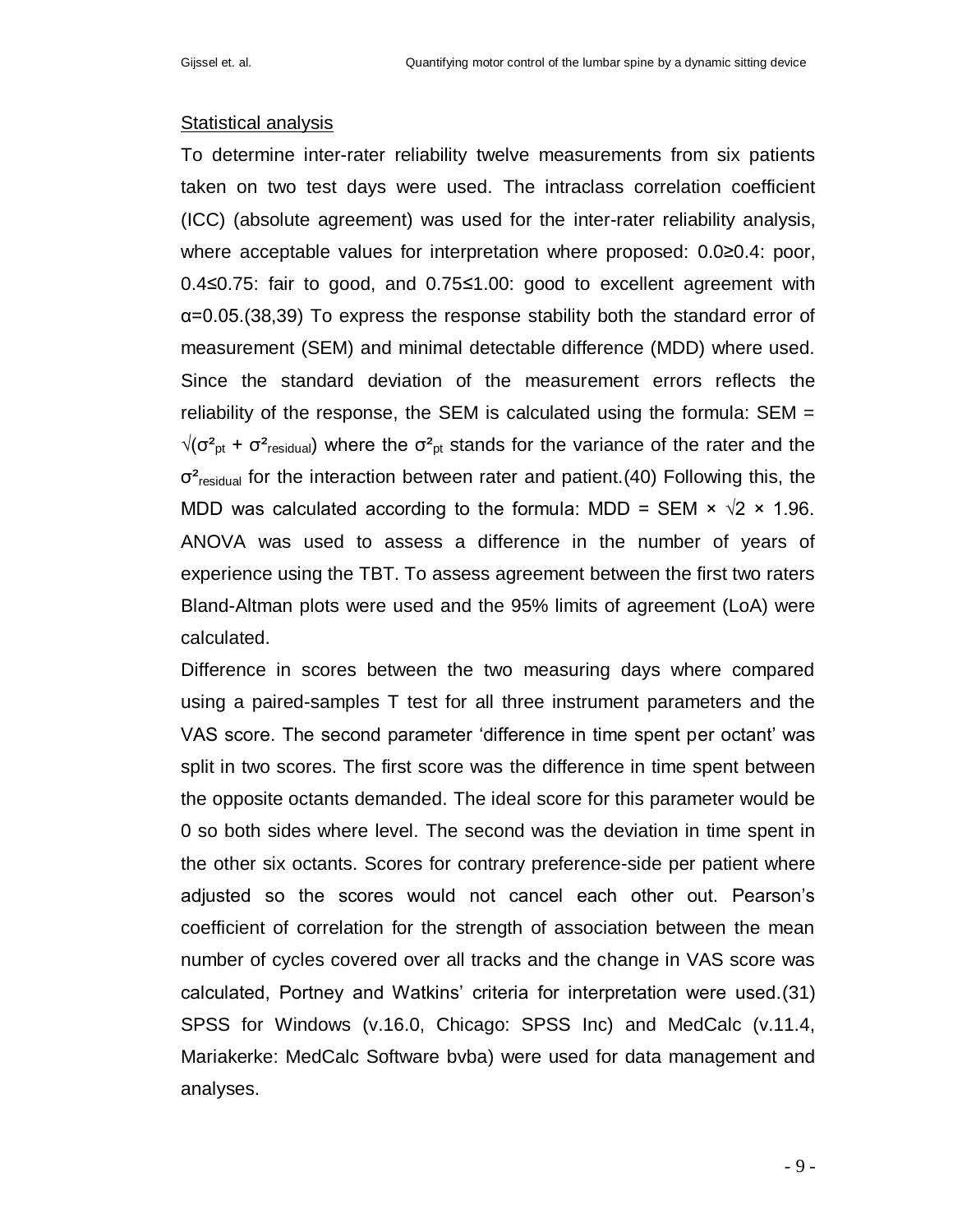## **Results**

All raters and patients completed the tests. The ICC for inter-rater reliability on track 1 to 4 was good to excellent for the number of cycles that were covered: ICCs between 0.87 and 0.90. The reliability for the difference in percentage of time spent in two (A and B) of the eight octants was good to excellent on track 1,3 and 4 (ICC: 0.86-0.97) and fair to good on track 2 (ICC: 0.72). Patients reported that they had more difficulty moving the dot correctly on that side of the track where they spent most time, both during the outward and return movement. The agreement on percentage of time spent in six of eight octants showed ICCs between 0.23 and 0.99 for track 1 and 3 respectively. A poor agreement was shown for the third parameter; the deviation between the different areas that the subject located the dot (table 1). ANOVA showed no significant difference between raters (p ranged from 0.14 to 0.89). In the Bland-Altman plots the scores around the zero point are spread evenly and randomly indicating an acceptable observed error for all parameters (figure 3 and 4). LoA varied from -4.15 to 2.98 and -1.48 to 1.98 for track 1 and 4 respectively. Smaller ranges were found on the second and third parameter (figure 4).

Despite the fact that the sensitivity of the sensor movement speed was adjusted, large differences between patients were seen in the number of cycles covered with a maximum range of twelve cycles. Furthermore, a significant (p<0.05) improvement in the number of completed cycles was found between the two measuring days (table 2). The mean rated VAS score on the first test day was 62 mm (SD±18) however, three weeks later it was 25 mm (SD±22). Pair wise comparison revealed that the mean VAS score was significantly decreased over three weeks (p<0.002). Due to the fact that genuine changes occurred in the measured variable, the test-retest reliability could not be calculated. Moreover, patient characteristics on the two measurement days altered and were incomparable for this reason. No analysis could be performed on a stabile subgroup.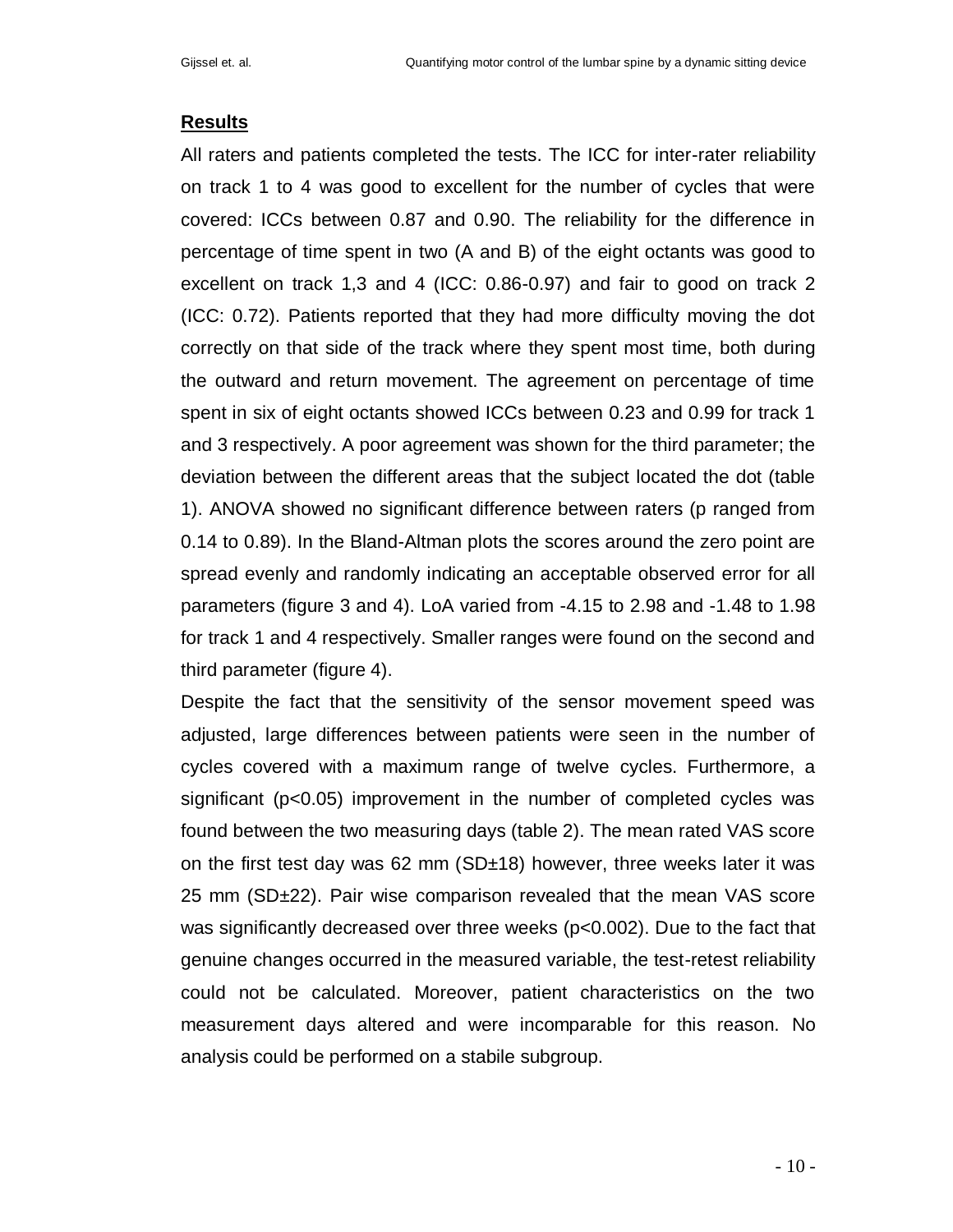The calculations for the correlation coefficient yield r=0.59. A moderate to good relationship is considered,(31) which suggests that there is an association between the number of cycles covered and the VAS score. However, no statistical significance (p<0.2) was identified.

## **Discussion**

The primary objective was to determine the inter-rater reliability of the test scores given by the TBT. The present study showed that the parameters "number of cycles covered" and "difference in percentage time spent between the opposite octants" showed good to excellent inter-rater reliability. The scores for deviation from the A and B octant seem very unstable as they provide different outcomes without structural error or pattern. Evaluating these scores seems of no importance. A small error variance of the repeated measures ANOVA was shown which reflects no interaction between raters and subjects. However, due to a low variability among subjects' scores in the third parameter (88.2% of the cases located the dot 99-100% in the green area) the ICC shows a negative value and cannot be considered valid in this sample. Hence, the Bland-Altman plot and LoA reflect a low variability in figure 4c. In spite of the poor reliability found in this study on the deviation between different areas the subject locates the dot, patients do have more difficulty to reposition the lumbar spine as instructed when moving out of the green "good" area. Concluding from the present study, the parameters "number of cycles covered" and "difference in percentage of time spent between the opposite octants" seem useful in evaluating the ability to reposition the lumbar spine in patients with NS-CLBP. The scores of the TBT might help to gain insight into the ability to reposition the lumbar spine and consequently express neuromuscular balance in an objective measure.(16,21,41,42)

Using data from two different measurement days is undesirable when calculating the inter-rater reliability. However, when calculating the ICCs independently for the two measurement days, commensurable scores were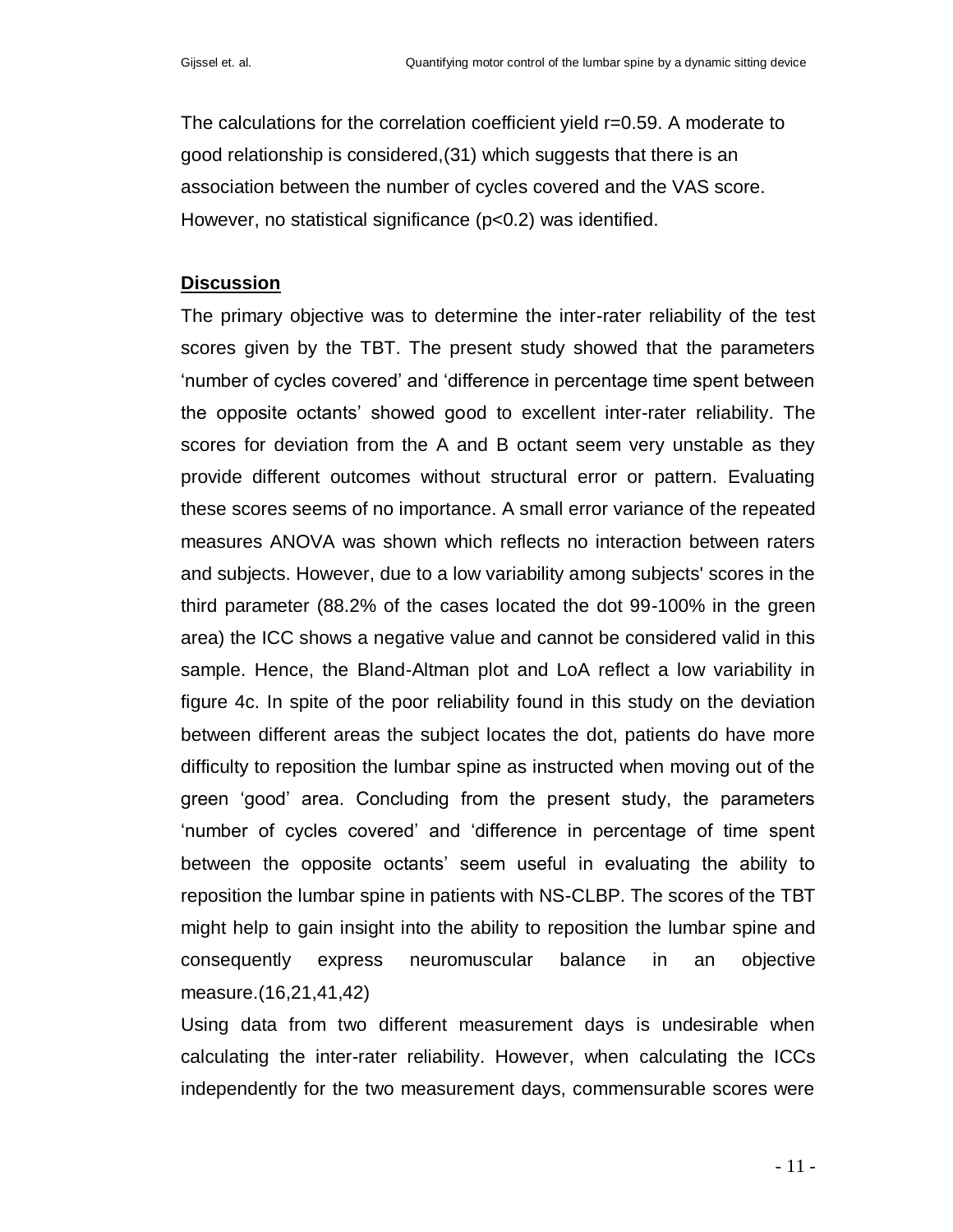found. Due to a small sample size that was used, the present study should be considered as a pilot study. Moreover a wide variability in the patients" scores where observed which resulted in high SEM and MDD scores and wide LoA. Due to the fact that the Pearson"s correlation was calculated over a small sample there was no statistical significance. An approximation by the method of Walter et. al.(43), recommended for reliability studies, showed that eleven raters were needed to satisfy the required sample size. Consequently, prudence is called for regarding data from the present study.

The parameter number of cycles covered consequently improved in all patients and seems thereby useful to evaluate their progression over time, furthermore this parameter is easy to understand for raters and patients and therefore relevant in practice. Flamaing et. al.(30) also advised using the number of cycles covered to register progression over time. Yet, even when a change beyond the MDD is found, values for important clinical improvement must be found to determine the benefit of the intervention.(44) An improvement in balance between the opposite octants over time was expected, however no significant (<0.05) improvement was found, except for track 3. Following these study findings three weeks of training does not decrease the difference in time spent between the opposite sides of the tracks.

The test-retest reliability could not be calculated, due to the fact that the intervals were chosen too widely, genuine changes in the measured variable were resulted. Future research should choose smaller intervals to gain insight into learning effects and possibly the appearance of fatigue.

Tidstrand and Horneij(28) stated that differences between the right and left side have an important role in diagnosing dysfunctional muscular coordination. Thereby, the parameter measuring difference in time spent between the opposite octants seems convenient for objective registration of a possible deficient to reposition the lumbar spine on one side. When low neuromuscular control leads to a state of pain, this pain might also influence the ability to reposition the lumbar spine.(18,20) For all the aspects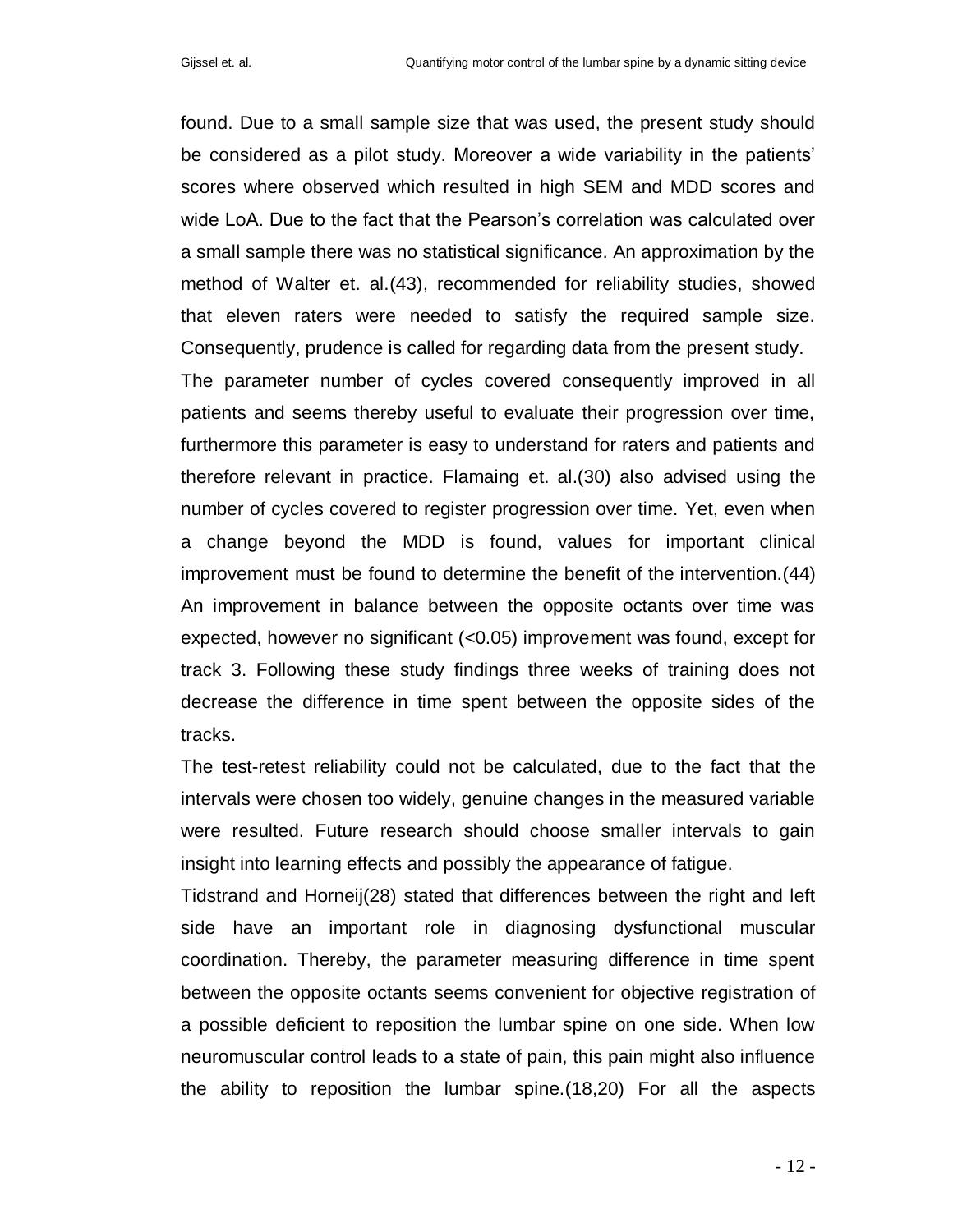mentioned above more research, on subgroups of patients with LBP in large numbers, is paramount to reveal differences between groups.(12,45) Through this the TBT might have surplus value in diagnostics regarding LBP in clinical practice.

# **Conclusion**

The TBT has a good inter-rater reliability, due to the results that were obtained it is legitimate to compare scores measured in twenty clinical practices in a future national study. Due to genuine changes in the measured variables test-retest reliability could not be calculated. This instrument seems useful to objectively quantify the ability to reposition the lumbar spine. Values for important clinical improvement must be found to determine the benefit when using the TBT as a training intervention. Future research needs to focus on a larger sample size and more homogeneous subgroups of patients with LBP to enforce knowledge about the TBT as a diagnostic and training device.

# **Acknowledgments**

The first author thanks prof. dr. Wim Dankaerts (first supervisor) and dr. Tim Takken (second supervisor) for their kind assistance throughout this study.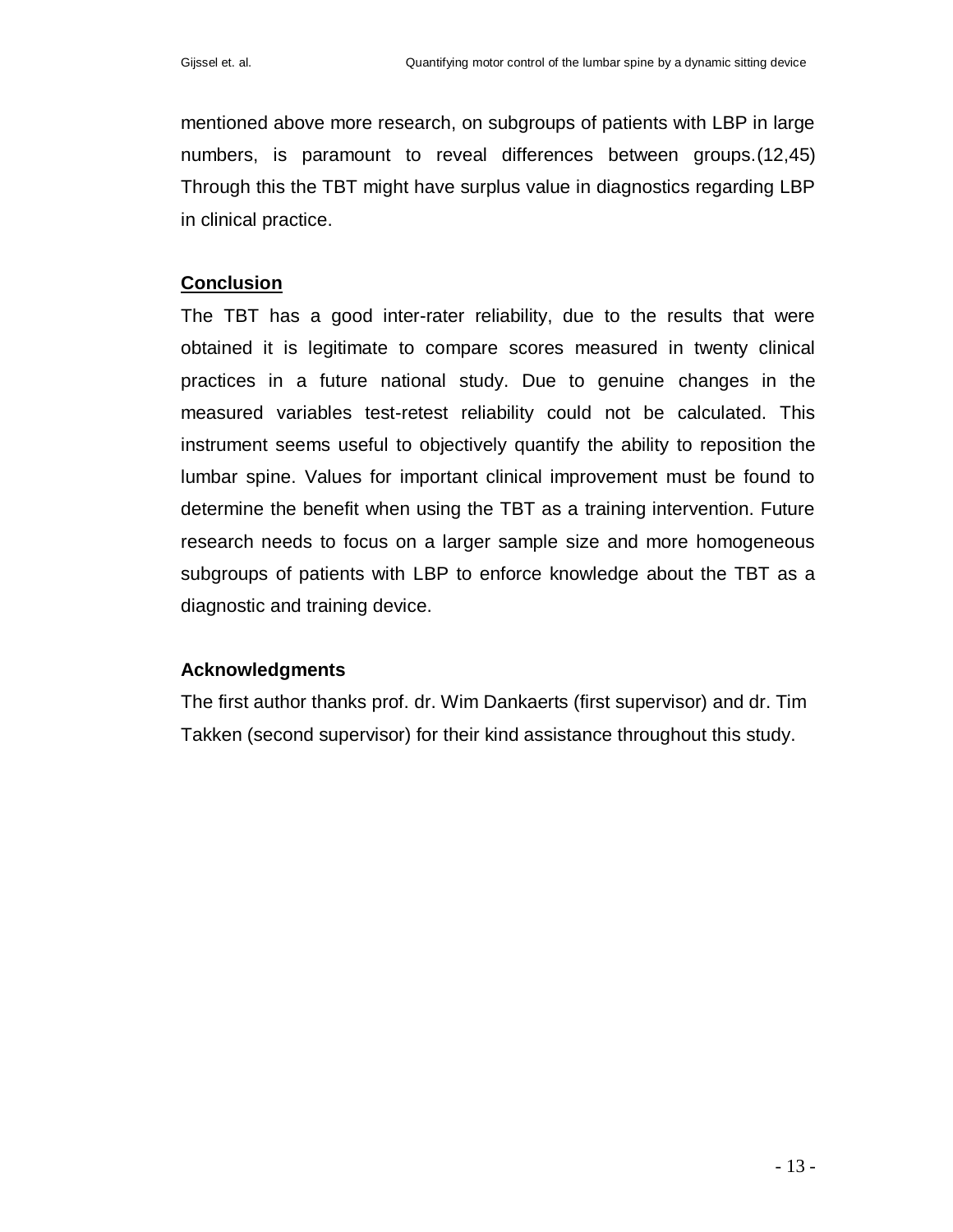# **Tables:**

| Table 1 Inter-rater reliability n=12                                                                                                                          |                 |            |                 |            |                 |            |                 |            |  |  |  |
|---------------------------------------------------------------------------------------------------------------------------------------------------------------|-----------------|------------|-----------------|------------|-----------------|------------|-----------------|------------|--|--|--|
|                                                                                                                                                               | Track 1 $r=4$   |            | Track 2 $r=4$   |            | Track $3r=2$    |            | Track $4r=2$    |            |  |  |  |
|                                                                                                                                                               | <b>ICC</b>      | <b>SEM</b> | <b>ICC</b>      | <b>SEM</b> | <b>ICC</b>      | <b>SEM</b> | <b>ICC</b>      | <b>SEM</b> |  |  |  |
|                                                                                                                                                               | (CI)            | <b>MDD</b> | (CI)            | <b>MDD</b> | (Cl)            | <b>MDD</b> | (CI)            | <b>MDD</b> |  |  |  |
| Number of cycles                                                                                                                                              | 0.87            | 3.12       | 0.90            | 1.10       | 0.89            | 2.15       | 0.90            | 0.87       |  |  |  |
|                                                                                                                                                               | $(0.72 - 0.95)$ | 8.65       | $(0.77 - 0.96)$ | 3.06       | $(0.66 - 0.97)$ | 5.95       | $(0.69 - 0.97)$ | 2.40       |  |  |  |
| Difference in %time                                                                                                                                           | 0.86            | 2.61       | 0.72            | 1.67       | 0.94            | 1.95       | 0.97            | 1.22       |  |  |  |
| spent A vs. $B^{\dagger}$                                                                                                                                     | $(0.70 - 0.95)$ | 5.98       | $(0.48 - 0.89)$ | 5.05       | $(0.81 - 0.98)$ | 5.32       | $(89-0.99)$     | 4.59       |  |  |  |
| Deviation in %time from                                                                                                                                       | 0.23            | 6.26       | 0.43            | 5.72       | 0.99            | 6.58       | 0.95            | 6.33       |  |  |  |
| A and $BT$                                                                                                                                                    |                 | 17.35      |                 | 15.85      | $(0.96 - 1.00)$ | 18.23      | $(0.84 - 0.99)$ | 17.56      |  |  |  |
| %time spent in green                                                                                                                                          | $-0.05$         | 4.31       | $-0.05$         | 1.26       | 0.37            | 4.29       | 0.10            | 2.98       |  |  |  |
| 'good' area <sup>T</sup>                                                                                                                                      |                 | 11.96      |                 | 3.48       |                 | 11.9       |                 | 8.25       |  |  |  |
| n=number of patients, r=number of raters, ICC = intraclass correlation coefficient (for single measures), CI=95% confidence interval, SEM = standard error    |                 |            |                 |            |                 |            |                 |            |  |  |  |
| of measurement, MDD = minimal detectable difference, <sup>†</sup> SEM and MDD are expressed in percentage of time, A and B are two opposite octants per track |                 |            |                 |            |                 |            |                 |            |  |  |  |

| Table 2 Test-Retest Data n=6                                                                                                                      |                              |                     |                                                          |                 |                                           |                  |                                                           |                |  |  |  |  |
|---------------------------------------------------------------------------------------------------------------------------------------------------|------------------------------|---------------------|----------------------------------------------------------|-----------------|-------------------------------------------|------------------|-----------------------------------------------------------|----------------|--|--|--|--|
|                                                                                                                                                   | Mean Cycles $\pm$ SD [range] |                     | Difference in % time<br>spent A vs. $B^{\dagger} \pm SD$ |                 | Deviation from A and $B^{\dagger} \pm SD$ |                  | %time spent in<br>green 'good' area <sup>†</sup> $\pm$ SD |                |  |  |  |  |
|                                                                                                                                                   |                              |                     |                                                          |                 |                                           |                  |                                                           |                |  |  |  |  |
|                                                                                                                                                   |                              |                     |                                                          |                 |                                           |                  |                                                           |                |  |  |  |  |
| Track 1                                                                                                                                           | $6 \pm 3.5$ [10]             | $9 \pm 4.2$ [12] *  | $7.0 \pm 6.8$                                            | $8.5 \pm 5.3$   | $12.3 \pm 3.5$                            | $11.5 \pm 2.8$   | $98,4 \pm 1.8$                                            | $99,6 \pm 0.4$ |  |  |  |  |
| Track 2                                                                                                                                           | $6 \pm 3.3$ [8]              | $7 \pm 2.2$ [6]     | $4.9 \pm 3.2$                                            | $4.2 \pm 1.5$   | $10,3 \pm 2.9$                            | $10,6 \pm 2.7$   | $99.8 \pm 0.2$                                            | $99.5 \pm 0.5$ |  |  |  |  |
| Track 3                                                                                                                                           | $5 \pm 0.7$ [2]              | $6 \pm 2.5$ [7] $*$ | $9.1 \pm 2.8$                                            | $4.4 \pm 3.8$ * | $14.4 \pm 7.8$                            | $11.4 \pm 5.8$ * | $98.5 \pm 2.2$                                            | $99.3 \pm 1.2$ |  |  |  |  |
| Track 4                                                                                                                                           | $5 \pm 1.8$ [5]              | $6 \pm 2.0$ [5] $*$ | $6.4 \pm 6.1$                                            | $8.2 \pm 7.6$   | $12.1 \pm 4.3$                            | $13.3 \pm 6.4$   | $99.3 \pm 1.1$                                            | $99.5 \pm 1.0$ |  |  |  |  |
| T= test day, between test day 0 and 1 was a 3 week interval, $SD =$ standard deviation, n=number of patients, * significantly improved $p < 0.05$ |                              |                     |                                                          |                 |                                           |                  |                                                           |                |  |  |  |  |
| <sup>T</sup> expressed in percentage of time                                                                                                      |                              |                     |                                                          |                 |                                           |                  |                                                           |                |  |  |  |  |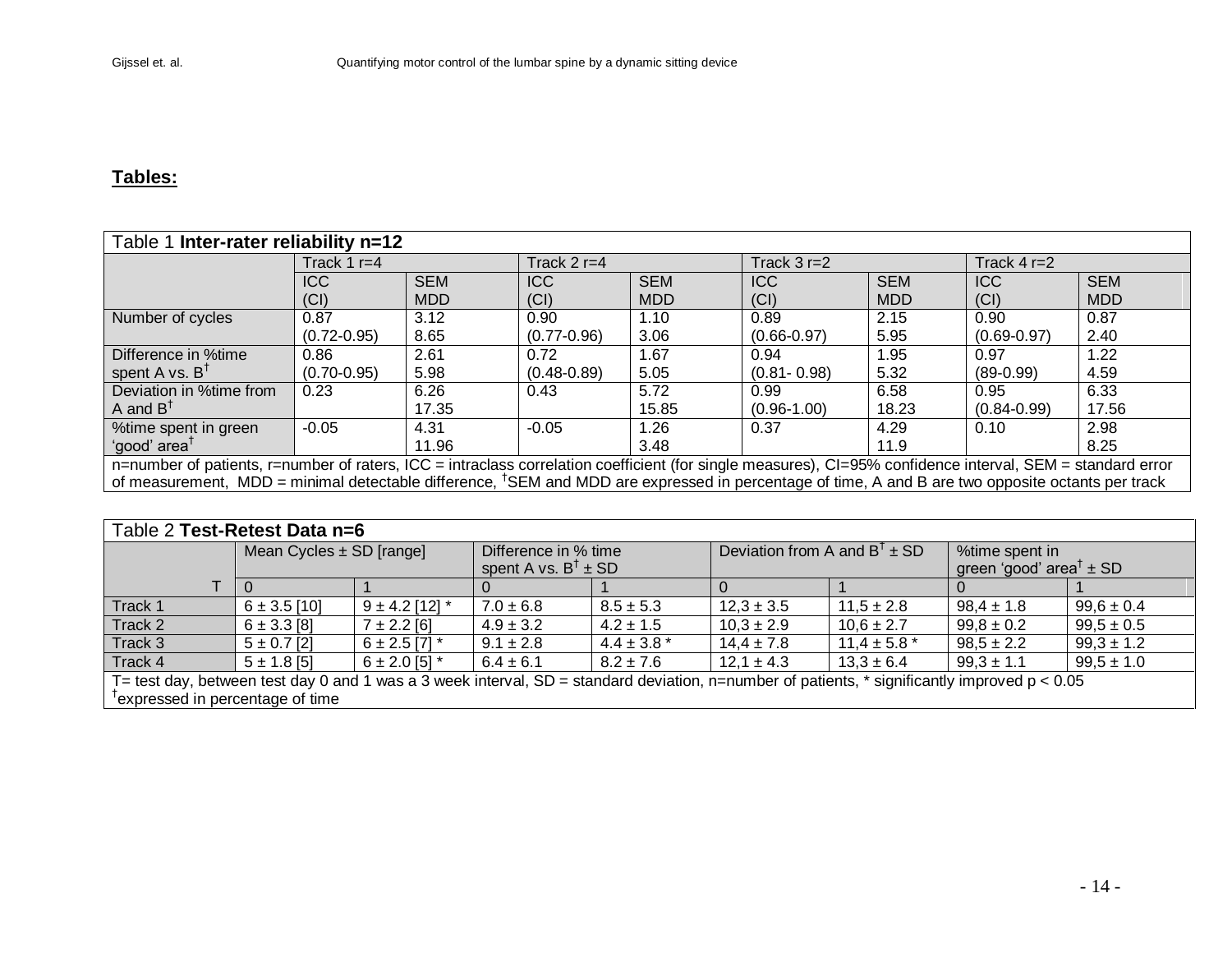# **Figures:**



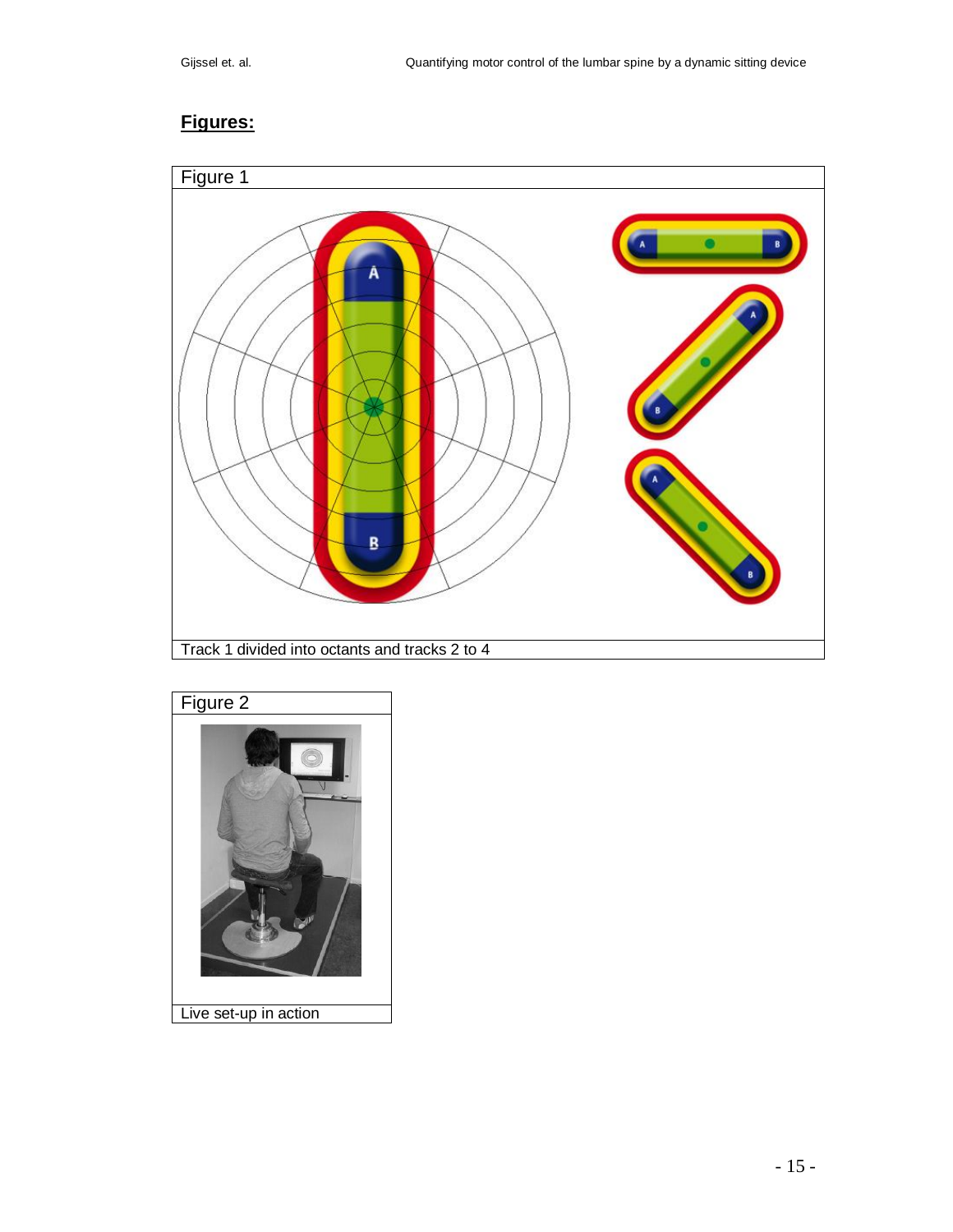

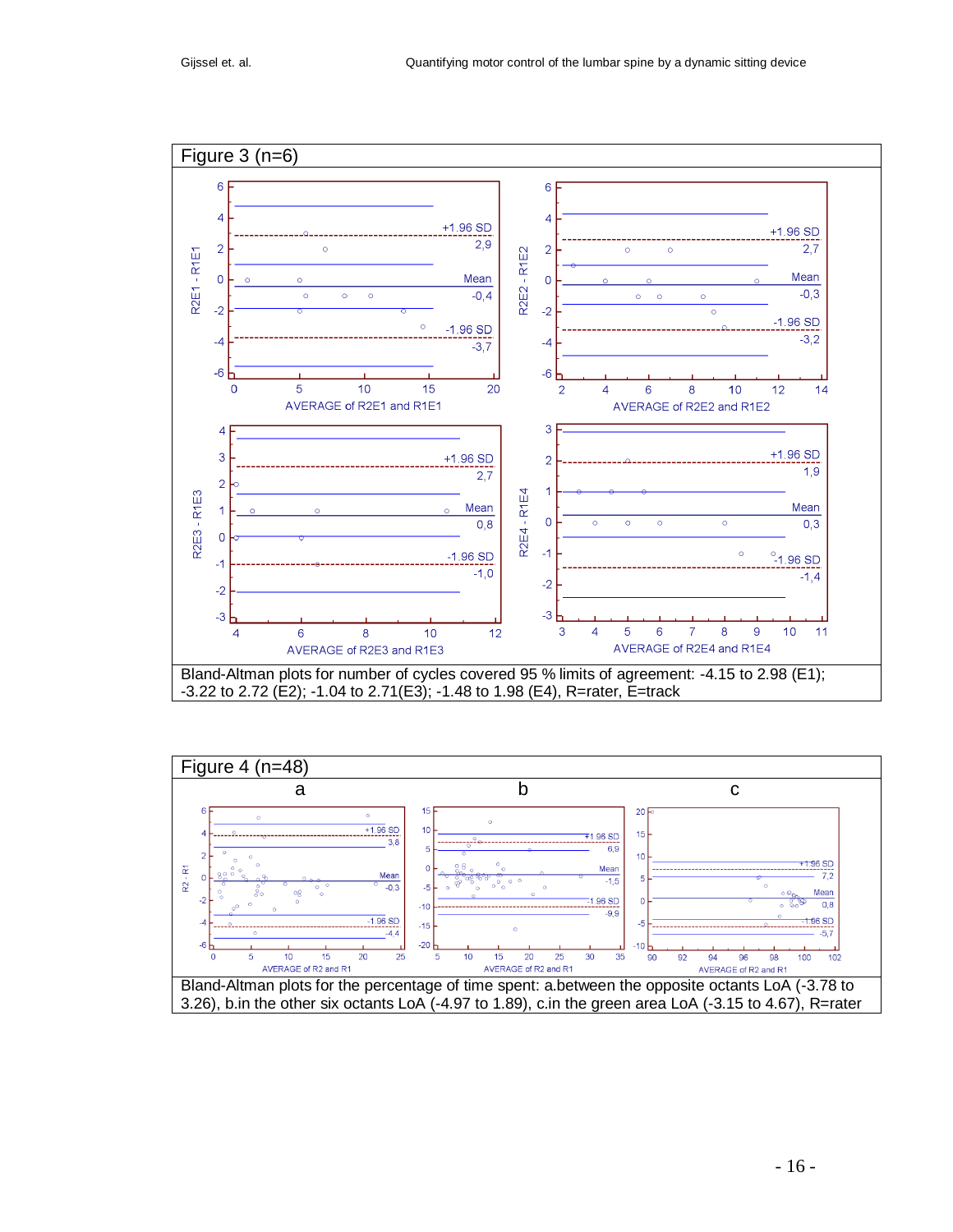# **References:**

(1) Woolf AD, Pfleger B. Burden of major musculoskeletal conditions. Bull World Health Organ 2003;81(9):646-656.

(2) Dillingham T. Evaluation and management of low back pain: an overview. State of the Art Reviews 1995;9(3):559-574.

(3) Taimela S, Kankaanpaa M, Luoto S. The effect of lumbar fatigue on the ability to sense a change in lumbar position. A controlled study. Spine (Phila Pa 1976) 1999 Jul 1;24(13):1322-1327.

(4) Hall TM, Elvey RL. Nerve trunk pain: physical diagnosis and treatment. Man Ther 1999 May;4(2):63-73.

(5) Hodges PW, Moseley GL. Pain and motor control of the lumbopelvic region: effect and possible mechanisms. J Electromyogr Kinesiol 2003 Aug;13(4):361-370.

(6) van Dieen JH, Selen LP, Cholewicki J. Trunk muscle activation in lowback pain patients, an analysis of the literature. J Electromyogr Kinesiol 2003 Aug;13(4):333-351.

(7) Panjabi MM. Clinical spinal instability and low back pain. J Electromyogr Kinesiol 2003 Aug;13(4):371-379.

(8) O'Sullivan P. Diagnosis and classification of chronic low back pain disorders: maladaptive movement and motor control impairments as underlying mechanism. Man Ther 2005 Nov;10(4):242-255.

(9) O'Sullivan PB. Lumbar segmental 'instability': clinical presentation and specific stabilizing exercise management. Man Ther 2000 Feb;5(1):2-12.

(10) Hodges PW, Richardson CA. Relationship between limb movement speed and associated contraction of the trunk muscles. Ergonomics 1997 Nov;40(11):1220-1230.

(11) O'Sullivan PB, Mitchell T, Bulich P, Waller R, Holte J. The relationship beween posture and back muscle endurance in industrial workers with flexion-related low back pain. Man Ther 2006 Nov;11(4):264-271.

(12) Dankaerts W, O'Sullivan P, Burnett A, Straker L. Differences in sitting postures are associated with nonspecific chronic low back pain disorders when patients are subclassified. Spine (Phila Pa 1976) 2006 Mar 15;31(6):698-704.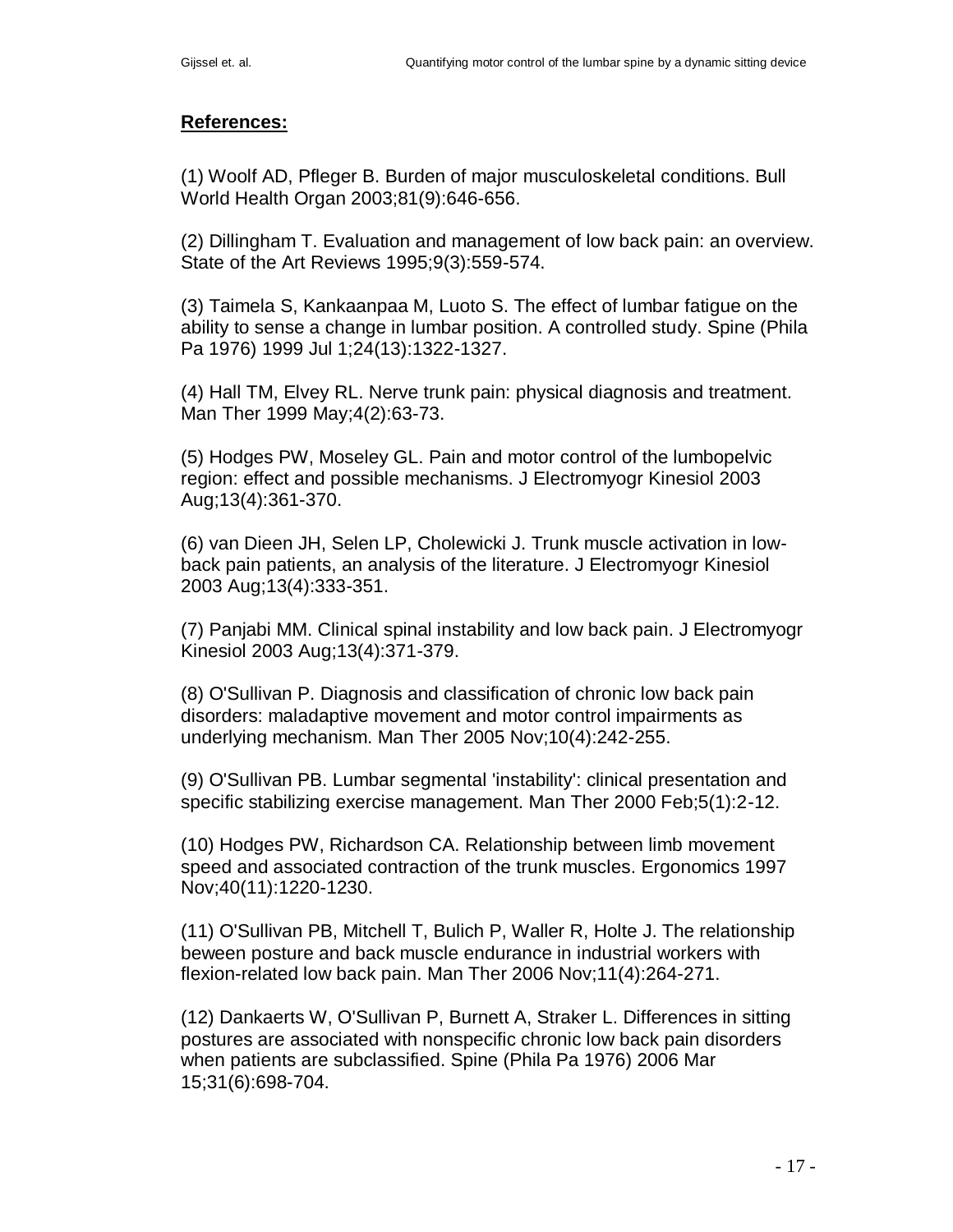(13) Shirazi-Adl A, Drouin G. Load-bearing role of facets in a lumbar segment under sagittal plane loadings. J Biomech 1987;20(6):601-613.

(14) Long DM, BenDebba M, Torgerson WS, Boyd RJ, Dawson EG, Hardy RW, et al. Persistent back pain and sciatica in the United States: patient characteristics. J Spinal Disord 1996 Feb;9(1):40-58.

(15) Panjabi MM. The stabilizing system of the spine. Part II. Neutral zone and instability hypothesis. J Spinal Disord 1992 Dec;5(4):390-6; discussion 397.

(16) Panjabi MM. The stabilizing system of the spine. Part I. Function, dysfunction, adaptation, and enhancement. J Spinal Disord 1992 Dec;5(4):383-9; discussion 397.

(17) Nies N, Sinnott PL. Variations in balance and body sway in middle-aged adults. Subjects with healthy backs compared with subjects with low-back dysfunction. Spine (Phila Pa 1976) 1991 Mar;16(3):325-330.

(18) O'Sullivan PB, Burnett A, Floyd AN, Gadsdon K, Logiudice J, Miller D, et al. Lumbar repositioning deficit in a specific low back pain population. Spine (Phila Pa 1976) 2003 May 15;28(10):1074-1079.

(19) Mak JN, Hu Y, Cheng AC, Kwok HY, Chen YH, Luk KD. Flexionrelaxation ratio in sitting: application in low back pain rehabilitation. Spine (Phila Pa 1976) 2010 Jul 15;35(16):1532-1538.

(20) Gill KP, Callaghan MJ. The measurement of lumbar proprioception in individuals with and without low back pain. Spine (Phila Pa 1976) 1998 Feb 1;23(3):371-377.

(21) Renkawitz T, Boluki D, Grifka J. The association of low back pain, neuromuscular imbalance, and trunk extension strength in athletes. Spine J 2006 Nov-Dec;6(6):673-683.

(22) Behm DG, Drinkwater EJ, Willardson JM, Cowley PM. The use of instability to train the core musculature. Appl Physiol Nutr Metab 2010 Feb;35(1):91-108.

(23) Bergmark A. Stability of the lumbar spine. A study in mechanical engineering. Acta Orthop Scand Suppl 1989;230:1-54.

(24) Panjabi MM. A hypothesis of chronic back pain: ligament subfailure injuries lead to muscle control dysfunction. Eur Spine J 2006 May;15(5):668- 676.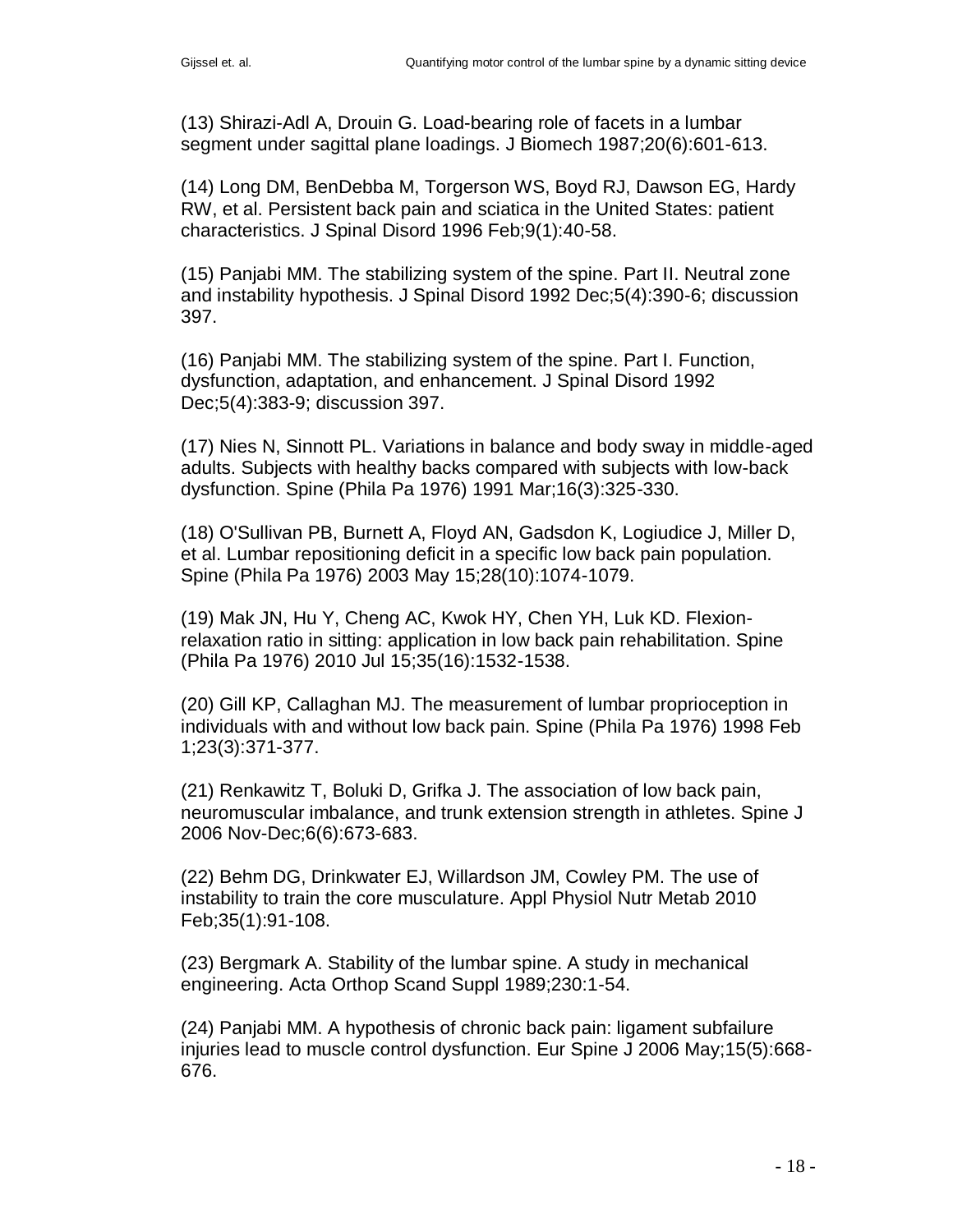(25) Dankaerts W, O'Sullivan PB, Straker LM, Burnett AF, Skouen JS. The inter-examiner reliability of a classification method for non-specific chronic low back pain patients with motor control impairment. Man Ther 2006 Feb;11(1):28-39.

(26) Fritz JM, Brennan GP, Clifford SN, Hunter SJ, Thackeray A. An examination of the reliability of a classification algorithm for subgrouping patients with low back pain. Spine (Phila Pa 1976) 2006 Jan 1;31(1):77-82.

(27) Hicks GE, Fritz JM, Delitto A, Mishock J. Interrater reliability of clinical examination measures for identification of lumbar segmental instability. Arch Phys Med Rehabil 2003 Dec;84(12):1858-1864.

(28) Tidstrand J, Horneij E. Inter-rater reliability of three standardized functional tests in patients with low back pain. BMC Musculoskelet Disord 2009 Jun 2;10:58.

(29) Dunne J. To investigate low back posture and trunk muscle activation while exercising on an unstable chair (Flexchair) in a healthy population. in press.

(30) Flamaing PJ, Groenen E, Dankaerts W, Granitzer Ma, Meesen R, van Etten L. Assessment of lumbar spine posture during sitting on a dynamic sitting device (Flexchair®). (unpub) 2008.

(31) Portney LG, Watkins MP. Foundations of Clinical Research. Applications to Practice. 3rd ed. New Jersey, United States of America: Pearson Education, Inc; 2009.

(32) Carlsson AM. Assessment of chronic pain. I. Aspects of the reliability and validity of the visual analogue scale. Pain 1983 May;16(1):87-101.

(33) Giles B, Henke P, Edmonds J, McNeil D. Reproducibility of isokinetic muscle strength measurements in normal and arthritic individuals. Scand J Rehabil Med 1990;22(2):93-99.

(34) Graves JE, Pollock ML, Carpenter DM, Leggett SH, Jones A, MacMillan M, et al. Quantitative assessment of full range-of-motion isometric lumbar extension strength. Spine (Phila Pa 1976) 1990 Apr;15(4):289-294.

(35) Newton M, Waddell G. Trunk strength testing with iso-machines. Part 1: Review of a decade of scientific evidence. Spine (Phila Pa 1976) 1993 Jun 1;18(7):801-811.

(36) Airaksinen O, Brox JI, Cedraschi C, Hildebrandt J, Klaber-Moffett J, Kovacs F, et al. Chapter 4. European guidelines for the management of